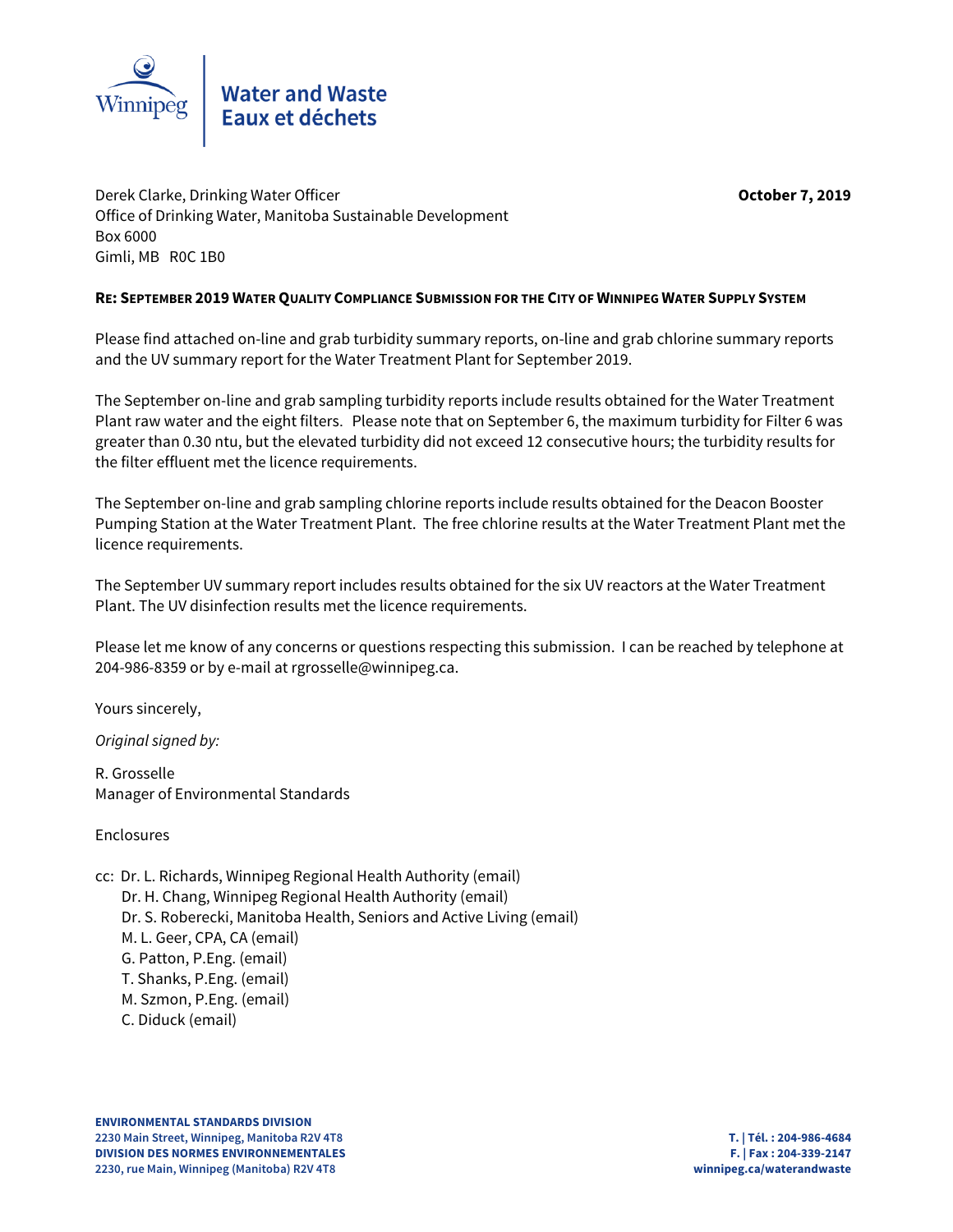

Off Line - OL

## **CITY OF WINNIPEG**WATER AND WASTE DEPARTMENT

# WATER SERVICES WATER TREATMENT PLANT TURBIDITY ON-LINE MONITORING REPORT

|                                                                                                  | September 2019 Turbidity (NTU) |           |              |      |              |           |             |      |              |      |              |      |              |      |              |      |              |
|--------------------------------------------------------------------------------------------------|--------------------------------|-----------|--------------|------|--------------|-----------|-------------|------|--------------|------|--------------|------|--------------|------|--------------|------|--------------|
|                                                                                                  | Raw                            | Filter #1 |              |      | Filter #2    | Filter #3 |             |      | Filter #4    |      | Filter #5    |      | Filter #6    |      | Filter #7    |      | Filter #8    |
| Date                                                                                             | Avg                            | Avg       | Max          | Avg  | Max          | Avg       | Max         | Avg  | Max          | Avg  | Max          | Avg  | Max          | Avg  | Max          | Avg  | Max          |
| 1/09/2019                                                                                        | 1.82                           | 0.04      | 0.06         | 0.04 | 0.06         | 0.06      | 0.10        | 0.09 | 0.17         | 0.06 | 0.12         | 0.08 | 0.11         | 0.06 | 0.14         | 0.07 | 0.15         |
| 2/09/2019                                                                                        | 1.71                           | 0.05      | 0.10         | 0.04 | 0.09         | 0.09      | 0.15        | 0.12 | 0.14         | 0.06 | 0.13         | 0.07 | 0.14         | 0.06 | 0.08         | 0.08 | 0.23         |
| 3/09/2019                                                                                        | 1.72                           | 0.03      | 0.10         | 0.04 | 0.06         | 0.07      | 0.16        | 0.11 | 0.18         | 0.08 | 0.10         | 0.08 | 0.09         | 0.07 | 0.12         | 0.07 | 0.16         |
| 4/09/2019                                                                                        | 1.68                           | 0.06      | 0.14         | 0.06 | 0.15         | 0.10      | 0.18        | 0.12 | 0.21         | 0.06 | 0.18         | 0.06 | 0.15         | 0.06 | 0.11         | 0.07 | 0.14         |
| 5/09/2019                                                                                        | 2.04                           | 0.07      | 0.12         | 0.07 | 0.11         | 0.11      | 0.23        | 0.15 | 0.24         | 0.09 | 0.12         | 0.07 | 0.13         | 0.07 | 0.08         | 0.09 | 0.11         |
| 6/09/2019                                                                                        | 1.56                           | 0.04      | 0.11         | 0.06 | 0.08         | 0.09      | 0.15        | 0.12 | 0.19         | 0.10 | 0.14         | 0.09 | 0.31         | 0.09 | 0.23         | 0.07 | 0.15         |
| 7/09/2019                                                                                        | 1.90                           | 0.06      | 0.14         | 0.07 | 0.17         | 0.09      | 0.16        | 0.11 | 0.18         | 0.07 | 0.13         | 0.07 | 0.13         | 0.08 | 0.15         | 0.07 | 0.14         |
| 8/09/2019                                                                                        | 1.42                           | 0.05      | 0.12         | 0.06 | 0.12         | 0.09      | 0.17        | 0.12 | 0.19         | 0.07 | 0.10         | 0.08 | 0.17         | 0.11 | 0.13         | 0.09 | 0.11         |
| 9/09/2019                                                                                        | 1.07                           | 0.04      | 0.11         | 0.06 | 0.07         | 0.08      | 0.17        | 0.11 | 0.19         | 0.11 | 0.15         | 0.11 | 0.13         | 0.11 | 0.18         | 0.10 | 0.17         |
| 10/09/2019                                                                                       | 1.47                           | 0.06      | 0.08         | 0.07 | 0.11         | 0.10      | 0.13        | 0.09 | 0.13         | 0.07 | 0.18         | 0.08 | 0.17         | 0.09 | 0.20         | 0.08 | 0.19         |
| 11/09/2019                                                                                       | 1.55                           | 0.04      | 0.12         | 0.05 | 0.15         | 0.10      | 0.22        | 0.11 | 0.21         | 0.06 | 0.11         | 0.05 | 0.15         | 0.07 | 0.11         | 0.07 | 0.10         |
| 12/09/2019                                                                                       | 1.56                           | 0.04      | 0.12         | 0.05 | 0.14         | 0.09      | 0.23        | 0.08 | 0.18         | 0.06 | 0.10         | 0.05 | 0.13         | 0.09 | 0.15         | 0.06 | 0.15         |
| 13/09/2019                                                                                       | 1.57                           | 0.03      | 0.10         | 0.06 | 0.10         | 0.09      | 0.23        | 0.06 | 0.18         | 0.06 | 0.11         | 0.07 | 0.13         | 0.06 | 0.14         | 0.04 | 0.14         |
| 14/09/2019                                                                                       | 1.43                           | 0.05      | 0.08         | 0.07 | 0.12         | 0.12      | 0.16        | 0.06 | 0.16         | 0.05 | 0.11         | 0.05 | 0.13         | 0.06 | 0.14         | 0.05 | 0.13         |
| 15/09/2019                                                                                       | 1.57                           | 0.04      | 0.11         | 0.06 | 0.13         | 0.14      | 0.23        | 0.09 | 0.14         | 0.05 | 0.11         | 0.05 | 0.13         | 0.06 | 0.15         | 0.06 | 0.08         |
| 16/09/2019                                                                                       | 1.46                           | 0.04      | 0.09         | 0.07 | 0.13         | 0.02      | 0.15        | 0.07 | 0.17         | 0.06 | 0.09         | 0.07 | 0.12         | 0.10 | 0.12         | 0.07 | 0.15         |
| 17/09/2019                                                                                       | 1.14                           | 0.03      | 0.09         | 0.07 | 0.12         | OL        | OL          | 0.08 | 0.15         | 0.07 | 0.10         | 0.07 | 0.10         | 0.08 | 0.13         | 0.06 | 0.12         |
| 18/09/2019                                                                                       | 1.24                           | 0.03      | 0.08         | 0.08 | 0.11         | <b>OL</b> | <b>OL</b>   | 0.09 | 0.14         | 0.06 | 0.11         | 0.07 | 0.12         | 0.08 | 0.14         | 0.07 | 0.12         |
| 19/09/2019                                                                                       | 1.32                           | 0.04      | 0.06         | 0.10 | 0.14         | OL        | OL          | 0.09 | 0.16         | 0.08 | 0.12         | 0.09 | 0.13         | 0.10 | 0.16         | 0.08 | 0.15         |
| 20/09/2019                                                                                       | 1.50                           | 0.05      | 0.09         | 0.10 | 0.14         | <b>OL</b> | <b>OL</b>   | 0.09 | 0.16         | 0.08 | 0.14         | 0.09 | 0.27         | 0.10 | 0.15         | 0.08 | 0.15         |
| 21/09/2019                                                                                       | 1.54                           | 0.04      | 0.09         | 0.10 | 0.16         | OL        | OL          | 0.11 | 0.15         | 0.07 | 0.13         | 0.08 | 0.14         | 0.09 | 0.15         | 0.08 | 0.11         |
| 22/09/2019                                                                                       | 1.01                           | 0.03      | 0.08         | 0.11 | 0.16         | <b>OL</b> | <b>OL</b>   | 0.09 | 0.16         | 0.07 | 0.11         | 0.07 | 0.13         | 0.09 | 0.11         | 0.08 | 0.13         |
| 23/09/2019                                                                                       | 1.28                           | 0.04      | 0.09         | 0.11 | 0.18         | <b>OL</b> | <b>OL</b>   | 0.08 | 0.16         | 0.07 | 0.09         | 0.07 | 0.17         | 0.09 | 0.14         | 0.08 | 0.13         |
| 24/09/2019                                                                                       | 1.04                           | 0.05      | 0.14         | 0.10 | 0.15         | <b>OL</b> | <b>OL</b>   | 0.08 | 0.13         | 0.06 | 0.12         | 0.08 | 0.14         | 0.07 | 0.14         | 0.07 | 0.11         |
| 25/09/2019                                                                                       | 1.01                           | 0.07      | 0.11         | 0.09 | 0.13         | OL        | <b>OL</b>   | 0.07 | 0.14         | 0.06 | 0.10         | 0.07 | 0.12         | 0.06 | 0.11         | 0.06 | 0.12         |
| 26/09/2019                                                                                       | 0.99                           | 0.08      | 0.14         | 0.07 | 0.13         | <b>OL</b> | <b>OL</b>   | 0.06 | 0.10         | 0.05 | 0.10         | 0.06 | 0.13         | 0.06 | 0.11         | 0.05 | 0.11         |
| 27/09/2019                                                                                       | 1.01                           | 0.07      | 0.12         | 0.07 | 0.11         | OL        | OL          | 0.07 | 0.12         | 0.05 | 0.10         | 0.06 | 0.18         | 0.05 | 0.10         | 0.05 | 0.08         |
| 28/09/2019                                                                                       | 0.97                           | 0.07      | 0.19         | 0.06 | 0.11         | <b>OL</b> | OL          | 0.06 | 0.12         | 0.04 | 0.09         | 0.06 | 0.11         | 0.06 | 0.08         | 0.06 | 0.11         |
| 29/09/2019                                                                                       | 0.98                           | 0.07      | 0.12         | 0.06 | 0.11         | OL        | <b>OL</b>   | 0.05 | 0.12         | 0.05 | 0.07         | 0.06 | 0.11         | 0.06 | 0.10         | 0.05 | 0.10         |
| 30/09/2019                                                                                       | 0.94                           | 0.06      | 0.12         | 0.06 | 0.08         | <b>OL</b> | <b>OL</b>   | 0.05 | 0.10         | 0.04 | 0.09         | 0.07 | 0.09         | 0.05 | 0.10         | 0.05 | 0.10         |
| Total Number of Measurements Taken, A:                                                           |                                |           | 11955        |      | 12836        |           | 6478        |      | 13187        |      | 14240        |      | 14537        |      | 14383        |      | 15632        |
| Turbidity Standard for Monitoring Location (NTU):<br>Number of Measurements Meeting Standard, B: |                                |           | 0.3<br>11955 |      | 0.3<br>12836 |           | 0.3<br>6478 |      | 0.3<br>13187 |      | 0.3<br>14240 |      | 0.3<br>14536 |      | 0.3<br>14383 |      | 0.3<br>15632 |
| Compliance with Turbidity Standard, C = B/A X 100%:                                              |                                |           | 100.000%     |      | 100.000%     |           | 100.000%    |      | 100.000%     |      | 100.000%     |      | 99.993%      |      | 100.000%     |      | 100.000%     |

File Path: N:\Water Treatment Branch\Administration\Reports\Regulatory Submissions\Turbidity\2019\09-September

Submitted By (Print): D. Merredew **Signature:** Original signed by D. Merredew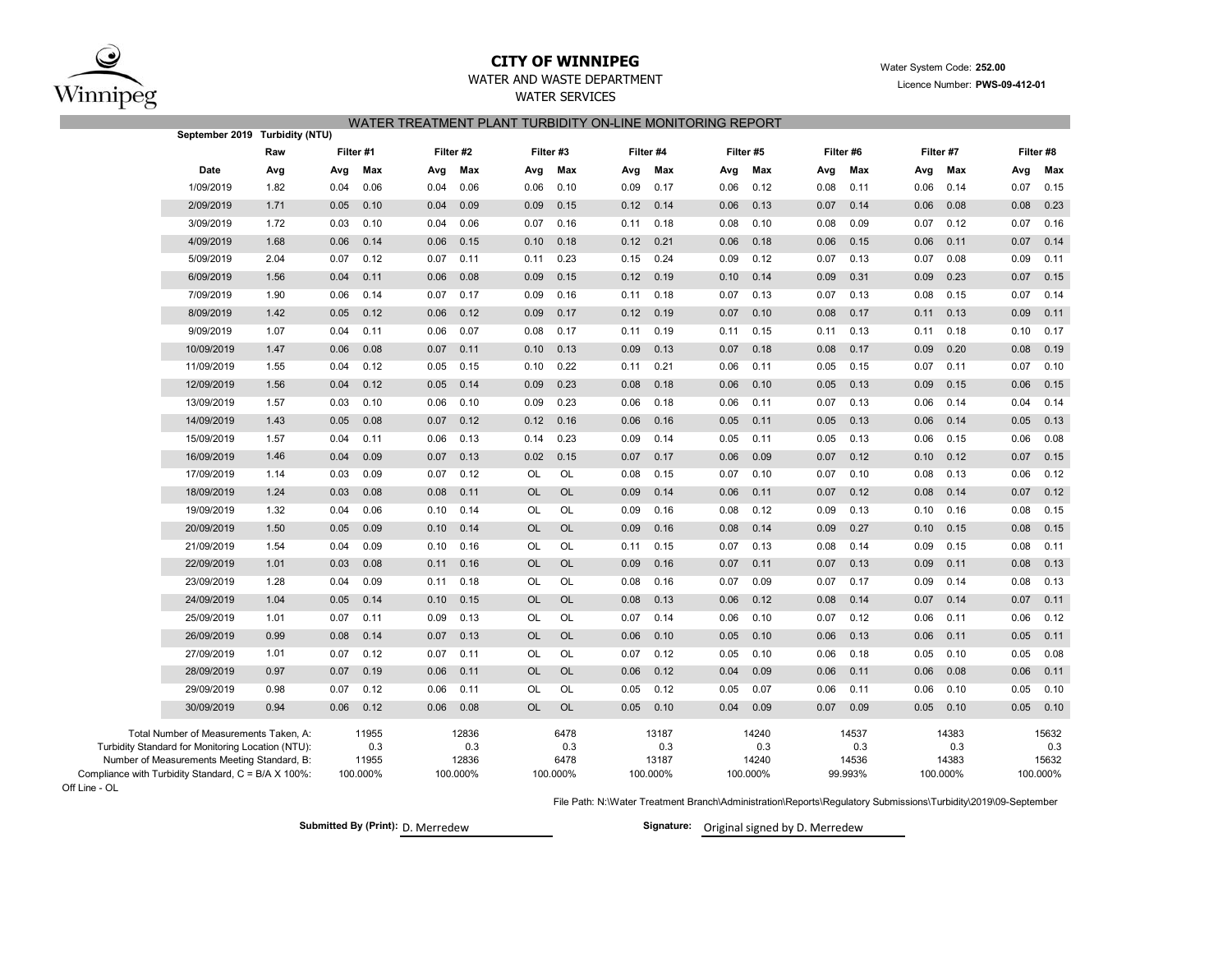

### CITY OF WINNIPEG WATER AND WASTE DEPARTMENTENVIRONMENTAL STANDARDS DIVISION

#### **WATER TREATMENT PLANT TURBIDITY GRAB MONITORING REPORT**

| Water System Code: 252.00                                |           |           |                                     |           |           |                     |           |                     |           | <b>Turbidity (NTU)</b> |           |                     |                     |           |                 |           |           |           |
|----------------------------------------------------------|-----------|-----------|-------------------------------------|-----------|-----------|---------------------|-----------|---------------------|-----------|------------------------|-----------|---------------------|---------------------|-----------|-----------------|-----------|-----------|-----------|
| Licence No. PWS-09-412-01                                |           |           |                                     |           |           |                     |           |                     |           |                        |           |                     |                     |           |                 |           |           |           |
| <b>Date</b>                                              |           |           | <b>Raw Water</b><br><b>Filter 1</b> |           |           | Filter <sub>2</sub> |           | Filter <sub>3</sub> |           | Filter 4               |           | Filter <sub>5</sub> | Filter <sub>6</sub> |           | <b>Filter 7</b> |           | Filter 8  |           |
|                                                          | Grab      | Analyser  | Grab                                | Analyser  | Grab      | Analyser            | Grab      | Analyser            | Grab      | Analyser               | Grab      | Analyser            | Grab                | Analyser  | Grab            | Analyser  | Grab      | Analyser  |
| 01-Sep-2019                                              | <b>NA</b> | <b>NA</b> | <b>NA</b>                           | <b>NA</b> | <b>NA</b> | <b>NA</b>           | <b>NA</b> | <b>NA</b>           | <b>NA</b> | <b>NA</b>              | <b>NA</b> | <b>NA</b>           | <b>NA</b>           | <b>NA</b> | <b>NA</b>       | <b>NA</b> | <b>NA</b> | <b>NA</b> |
| 02-Sep-2019                                              | <b>NA</b> | <b>NA</b> | <b>NA</b>                           | <b>NA</b> | <b>NA</b> | <b>NA</b>           | <b>NA</b> | <b>NA</b>           | <b>NA</b> | <b>NA</b>              | <b>NA</b> | <b>NA</b>           | <b>NA</b>           | <b>NA</b> | <b>NA</b>       | <b>NA</b> | <b>NA</b> | <b>NA</b> |
| 03-Sep-2019                                              | 1.78      | 1.62      | 0.17                                | 0.05      | 0.21      | 0.05                | 0.15      | 0.11                | OL        | OL                     | 0.12      | 0.08                | 0.15                | 0.08      | 0.15            | 0.07      | 0.19      | 0.10      |
| 04-Sep-2019                                              | 1.89      | 1.66      | 0.20                                | 0.08      | 0.18      | 0.06                | 0.17      | 0.12                | 0.16      | 0.13                   | OL        | OL                  | 0.19                | 0.11      | 0.14            | 0.06      | 0.17      | 0.08      |
| 05-Sep-2019                                              | 1.86      | 1.55      | OL                                  | OL        | 0.19      | 0.07                | 0.24      | 0.17                | 0.22      | 0.17                   | 0.13      | 0.11                | 0.17                | 0.09      | 0.14            | 0.07      | 0.15      | 0.09      |
| 06-Sep-2019                                              | 1.60      | 1.51      | 0.16                                | 0.05      | 0.16      | 0.06                | 0.17      | 0.10                | 0.24      | 0.16                   | 0.17      | 0.11                | 0.15                | 0.09      | 0.15            | 0.10      | 0.18      | 0.11      |
| 07-Sep-2019                                              | <b>NA</b> | <b>NA</b> | <b>NA</b>                           | <b>NA</b> | <b>NA</b> | <b>NA</b>           | <b>NA</b> | <b>NA</b>           | <b>NA</b> | <b>NA</b>              | <b>NA</b> | <b>NA</b>           | <b>NA</b>           | <b>NA</b> | <b>NA</b>       | <b>NA</b> | <b>NA</b> | <b>NA</b> |
| 08-Sep-2019                                              | <b>NA</b> | <b>NA</b> | <b>NA</b>                           | <b>NA</b> | <b>NA</b> | <b>NA</b>           | <b>NA</b> | <b>NA</b>           | <b>NA</b> | <b>NA</b>              | <b>NA</b> | <b>NA</b>           | <b>NA</b>           | <b>NA</b> | <b>NA</b>       | <b>NA</b> | <b>NA</b> | <b>NA</b> |
| 09-Sep-2019                                              | 1.56      | 1.39      | 0.16                                | 0.05      | 0.16      | 0.06                | 0.17      | 0.11                | <b>OL</b> | OL                     | 0.17      | 0.12                | 0.21                | 0.11      | 0.20            | 0.13      | 0.21      | 0.13      |
| 10-Sep-2019                                              | 1.46      | 1.42      | 0.16                                | 0.06      | 0.17      | 0.08                | 0.17      | 0.13                | 0.16      | 0.11                   | <b>OL</b> | <b>OL</b>           | <b>OL</b>           | <b>OL</b> | 0.18            | 0.10      | 0.16      | 0.09      |
| 11-Sep-2019                                              | 1.49      | 1.47      | 0.21                                | 0.09      | <b>OL</b> | <b>OL</b>           | 0.22      | 0.16                | 0.20      | 0.13                   | 0.20      | 0.07                | <b>OL</b>           | <b>OL</b> | 0.12            | 0.08      | 0.12      | 0.06      |
| 12-Sep-2019                                              | 1.58      | 1.52      | OL                                  | OL        | 0.15      | 0.06                | OL        | OL                  | 0.19      | 0.13                   | 0.12      | 0.07                | 0.11                | 0.07      | 0.12            | 0.08      | 0.12      | 0.07      |
| 13-Sep-2019                                              | 1.41      | 1.51      | 0.14                                | 0.05      | 0.13      | 0.07                | 0.14      | 0.15                | <b>OL</b> | OL                     | 0.10      | 0.06                | 0.12                | 0.08      | 0.14            | 0.09      | OL        | OL        |
| 14-Sep-2019                                              | <b>NA</b> | <b>NA</b> | <b>NA</b>                           | <b>NA</b> | <b>NA</b> | <b>NA</b>           | <b>NA</b> | <b>NA</b>           | <b>NA</b> | <b>NA</b>              | <b>NA</b> | <b>NA</b>           | <b>NA</b>           | <b>NA</b> | <b>NA</b>       | <b>NA</b> | <b>NA</b> | <b>NA</b> |
| 15-Sep-2019                                              | <b>NA</b> | <b>NA</b> | <b>NA</b>                           | <b>NA</b> | <b>NA</b> | <b>NA</b>           | <b>NA</b> | <b>NA</b>           | <b>NA</b> | <b>NA</b>              | <b>NA</b> | <b>NA</b>           | <b>NA</b>           | <b>NA</b> | <b>NA</b>       | <b>NA</b> | <b>NA</b> | <b>NA</b> |
| 16-Sep-2019                                              | 1.08      | 1.14      | 0.17                                | 0.09      | OL        | OL                  | OL        | OL                  | 0.16      | 0.11                   | 0.13      | 0.08                | 0.14                | 0.08      | 0.12            | 0.09      | 0.13      | 0.07      |
| 17-Sep-2019                                              | 1.11      | 1.13      | 0.14                                | 0.03      | 0.14      | 0.08                | OL        | OL                  | OL        | OL                     | 0.14      | 0.08                | 0.13                | 0.08      | 0.13            | 0.09      | 0.15      | 0.08      |
| 18-Sep-2019                                              | 1.21      | 1.27      | 0.12                                | 0.04      | 0.13      | 0.10                | OL        | OL                  | 0.13      | 0.09                   | 0.16      | 0.08                | 0.15                | 0.09      | OL              | OL        | 0.13      | 0.07      |
| 19-Sep-2019                                              | 1.21      | 1.29      | 0.15                                | 0.05      | 0.15      | 0.12                | OL        | OL                  | 0.16      | 0.11                   | 0.20      | 0.12                | 0.19                | 0.12      | OL              | OL        | 0.15      | 0.09      |
| 20-Sep-2019                                              | 1.29      | 1.38      | 0.16                                | 0.05      | 0.17      | 0.13                | OL        | OL                  | 0.18      | 0.11                   | OL        | OL                  | 0.26                | 0.12      | 0.22            | 0.09      | 0.17      | 0.09      |
| 21-Sep-2019                                              | <b>NA</b> | <b>NA</b> | <b>NA</b>                           | <b>NA</b> | <b>NA</b> | <b>NA</b>           | OL        | OL                  | <b>NA</b> | <b>NA</b>              | <b>NA</b> | <b>NA</b>           | <b>NA</b>           | <b>NA</b> | <b>NA</b>       | <b>NA</b> | <b>NA</b> | <b>NA</b> |
| 22-Sep-2019                                              | <b>NA</b> | <b>NA</b> | <b>NA</b>                           | <b>NA</b> | <b>NA</b> | <b>NA</b>           | <b>OL</b> | OL                  | <b>NA</b> | <b>NA</b>              | <b>NA</b> | <b>NA</b>           | <b>NA</b>           | <b>NA</b> | <b>NA</b>       | <b>NA</b> | <b>NA</b> | <b>NA</b> |
| 23-Sep-2019                                              | 1.05      | 0.96      | 0.23                                | 0.13      | 0.17      | 0.13                | <b>OL</b> | OL                  | 0.23      | 0.12                   | 0.13      | 0.08                | 0.13                | 0.09      | 0.16            | 0.09      | 0.14      | 0.08      |
| 24-Sep-2019                                              | 1.10      | 0.99      | 0.20                                | 0.03      | 0.13      | 0.14                | <b>OL</b> | <b>OL</b>           | 0.13      | 0.09                   | 0.18      | 0.08                | 0.15                | 0.09      | 0.19            | 0.10      | OL        | OL        |
| 25-Sep-2019                                              | 1.06      | 0.97      | 0.15                                | 0.09      | 0.17      | 0.10                | <b>OL</b> | <b>OL</b>           | 0.14      | 0.07                   | 0.17      | 0.07                | 0.15                | 0.09      | OL              | OL        | 0.14      | 0.05      |
| 26-Sep-2019                                              | 1.12      | 0.94      | 0.14                                | 0.08      | 0.13      | 0.09                | <b>OL</b> | <b>OL</b>           | 0.18      | 0.08                   | <b>OL</b> | <b>OL</b>           | 0.19                | 0.10      | 0.15            | 0.05      | 0.13      | 0.05      |
| 27-Sep-2019                                              | 1.06      | 1.01      | 0.16                                | 0.09      | <b>OL</b> | <b>OL</b>           | <b>OL</b> | <b>OL</b>           | 0.15      | 0.07                   | 0.13      | 0.06                | 0.13                | 0.07      | 0.13            | 0.05      | 0.13      | 0.06      |
| 28-Sep-2019                                              | <b>NA</b> | <b>NA</b> | <b>NA</b>                           | <b>NA</b> | <b>NA</b> | <b>NA</b>           | OL        | OL                  | <b>NA</b> | <b>NA</b>              | <b>NA</b> | <b>NA</b>           | <b>NA</b>           | <b>NA</b> | <b>NA</b>       | <b>NA</b> | <b>NA</b> | <b>NA</b> |
| 29-Sep-2019                                              | <b>NA</b> | <b>NA</b> | <b>NA</b>                           | <b>NA</b> | <b>NA</b> | <b>NA</b>           | OL        | OL                  | <b>NA</b> | <b>NA</b>              | <b>NA</b> | <b>NA</b>           | <b>NA</b>           | <b>NA</b> | <b>NA</b>       | <b>NA</b> | <b>NA</b> | <b>NA</b> |
| 30-Sep-2019                                              | 1.25      | 0.94      | 0.16                                | 0.07      | 0.16      | 0.07                | OL        | OL                  | <b>OL</b> | OL                     | 0.17      | 0.05                | 0.13                | 0.07      | 0.15            | 0.06      | 0.15      | 0.07      |
| Total number of measurements taken, A:                   |           |           | 18                                  |           | 17        |                     | 8         |                     | 15        |                        | 16        |                     | 18                  |           | 17              |           | 18        |           |
| <b>Turbidity Standard for Monitoring Location (NTU):</b> |           |           | 0.30                                |           | 0.30      |                     | 0.30      |                     | 0.30      |                        | 0.30      |                     | 0.30                |           | 0.30            |           | 0.30      |           |
| Number of measurements meeting standard, B:              |           |           | 18                                  |           | 17        |                     | 8         |                     | 15        |                        | 16        |                     | 18                  |           | 17              |           | 18        |           |
| Compliance with Turbidity Standard, C= B/A X 100%:       |           |           | 100%                                |           | 100%      |                     | 100%      |                     | 100%      |                        | 100%      |                     | 100%                |           | 100%            |           | 100%      |           |

NS: No Sample NA: Not Analyzed OL: Off-Line

September 17, 2019: filter 3 taken offline for media replacement

**Comments: Report Compiled By: N. Crawford**

> **Authorized By: C.Diduck**

Printed From : N:\Compliance Reporting\Submittal Letters\WTP Turbidity Data **Date Authorized:** 

**7-Oct-19**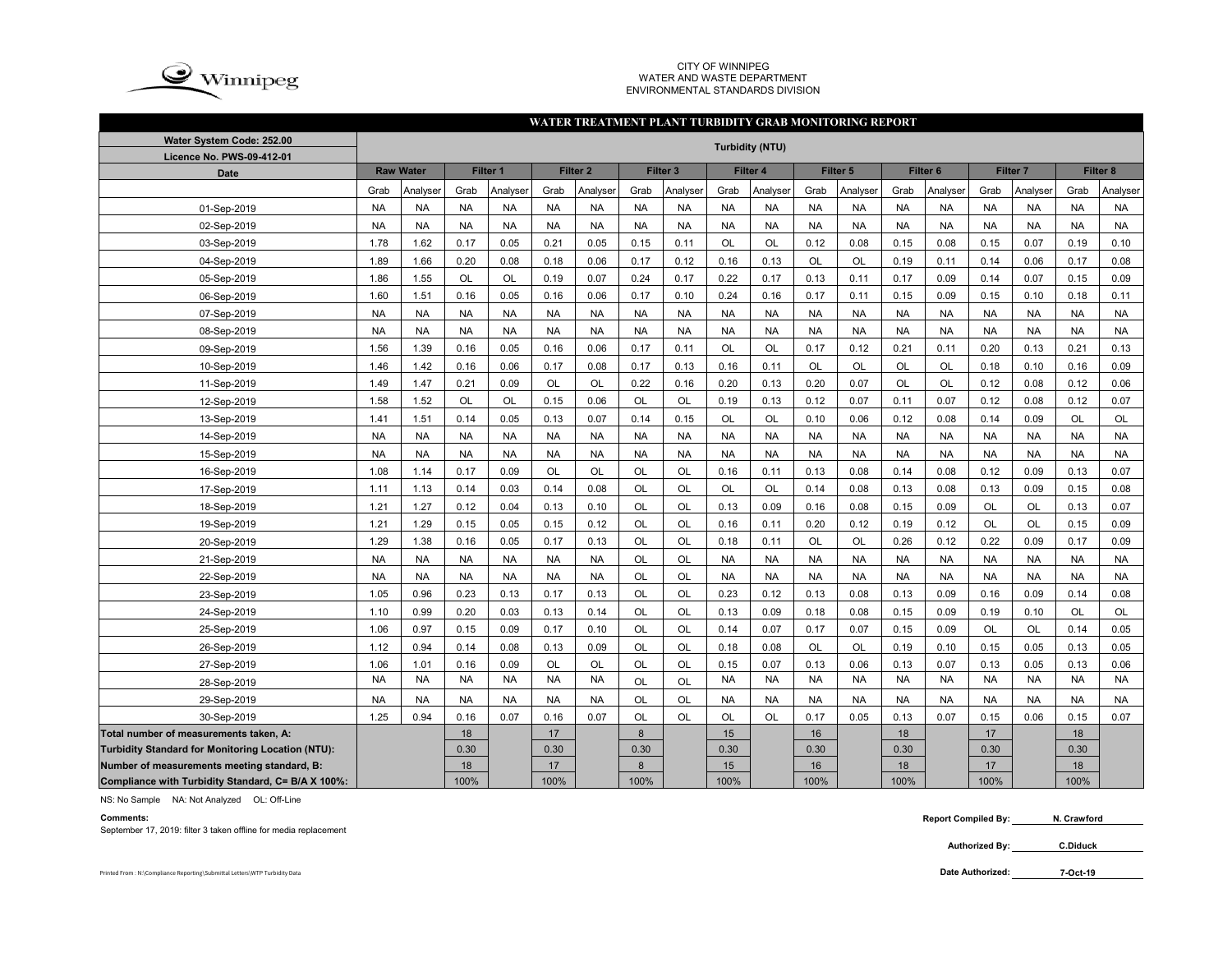

**City Of Winnipeg**

Water and Waste Department Water Services

WATER TREATMENT PLANT FREE CHLORINE ON-LINE MONITORING REPORT

Deacon Booster Pumping Station

| Water System Code      |
|------------------------|
| Licence Number:        |
| <b>Report Created:</b> |

Water System Code: **252.00** Licence Number: **PWS-09-412-01**

01 October 2019 **Report Period: September 2019** 

|                                             |                                      | <b>BRANCH1</b><br>[mg/L] |                 | <b>BRANCH 2</b><br>[mg/L] |         |  |  |
|---------------------------------------------|--------------------------------------|--------------------------|-----------------|---------------------------|---------|--|--|
|                                             |                                      |                          |                 |                           |         |  |  |
|                                             | Date                                 | Average                  | Minimum         | Average                   | Minimum |  |  |
|                                             | 01/09/2019                           | 1.41                     | 1.34            | 1.32                      | 1.23    |  |  |
|                                             | 02/09/2019                           | 1.42                     | 1.35            | 1.30                      | 1.23    |  |  |
|                                             | 03/09/2019                           | 1.49                     | 1.41            | 1.35                      | 1.19    |  |  |
|                                             | 04/09/2019                           | 1.60                     | 1.35            | 1.54                      | 1.34    |  |  |
|                                             | 05/09/2019                           | 1.44                     | 1.35            | 1.46                      | 1.35    |  |  |
|                                             | 06/09/2019                           | 1.49                     | 1.35            | 1.42                      | 1.31    |  |  |
|                                             | 07/09/2019                           | 1.54                     | 1.37            | 1.47                      | 1.30    |  |  |
|                                             | 08/09/2019                           | 1.34                     | 1.19            | 1.28                      | 1.10    |  |  |
|                                             | 09/09/2019                           | 1.24                     | 1.18            | 1.25                      | 1.10    |  |  |
|                                             | 10/09/2019                           | 1.20                     | 1.16            | 1.24                      | 1.13    |  |  |
|                                             | 11/09/2019                           | 1.17                     | 1.13            | 1.17                      | 1.11    |  |  |
|                                             | 12/09/2019                           | 1.21                     | 1.10            | 1.22                      | 1.11    |  |  |
|                                             | 13/09/2019                           | 1.39                     | 1.27            | 1.35                      | 1.23    |  |  |
|                                             | 14/09/2019                           | 1.54                     | 1.45            | 1.49                      | 1.41    |  |  |
|                                             | 15/09/2019                           | 1.60                     | 1.55            | 1.47                      | 1.36    |  |  |
|                                             | 16/09/2019                           | 1.59                     | 1.53            | 1.42                      | 1.36    |  |  |
|                                             | 17/09/2019                           | 1.52                     | 1.23            | 1.37                      | 1.12    |  |  |
|                                             | 18/09/2019                           | 1.46                     | 1.35            | 1.49                      | 1.30    |  |  |
|                                             | 19/09/2019                           | 1.43                     | 1.10            | 1.51                      | 1.22    |  |  |
|                                             | 20/09/2019                           | 1.50                     | 1.36            | 1.44                      | 1.32    |  |  |
|                                             | 21/09/2019                           | 1.44                     | 1.23            | 1.39                      | 1.14    |  |  |
|                                             | 22/09/2019                           | 1.43                     | 1.36            | 1.36                      | 1.29    |  |  |
|                                             | 23/09/2019                           | 1.48                     | 1.37            | 1.43                      | 1.34    |  |  |
|                                             | 24/09/2019                           | 1.47                     | 1.39            | 1.43                      | 1.35    |  |  |
|                                             | 25/09/2019                           | 1.43                     | 1.32            | 1.42                      | 1.35    |  |  |
|                                             | 26/09/2019                           | 1.47                     | 1.32            | 1.45                      | 1.34    |  |  |
|                                             | 27/09/2019                           | 1.50                     | 1.41            | 1.54                      | 1.48    |  |  |
|                                             | 28/09/2019                           | 1.47                     | 1.39            | 1.49                      | 1.44    |  |  |
|                                             | 29/09/2019                           | 1.44                     | 1.34            | 1.44                      | 1.32    |  |  |
|                                             | 30/09/2019                           | 1.54                     | 1.47            | 1.52                      | 1.45    |  |  |
|                                             |                                      |                          |                 |                           |         |  |  |
|                                             | Total Number of Measurements, A:     |                          | 20882           |                           | 20882   |  |  |
|                                             | Minimum Free Chlorine Standard:      |                          | 0.5             |                           | 0.5     |  |  |
| Number of Measurements Meeting Standard, B: |                                      |                          | 20882<br>100.00 |                           | 20882   |  |  |
|                                             | COMPLIANCE, $C = B/A \times 100\%$ : |                          | 100.00          |                           |         |  |  |

File Path: N:\Water Treatment Branch\Administration\Reports\Regulatory Submissions\Chlorine\2019\09-September

Submitted By (Print): D.Merredew

Signature: Original signed by D.Merredew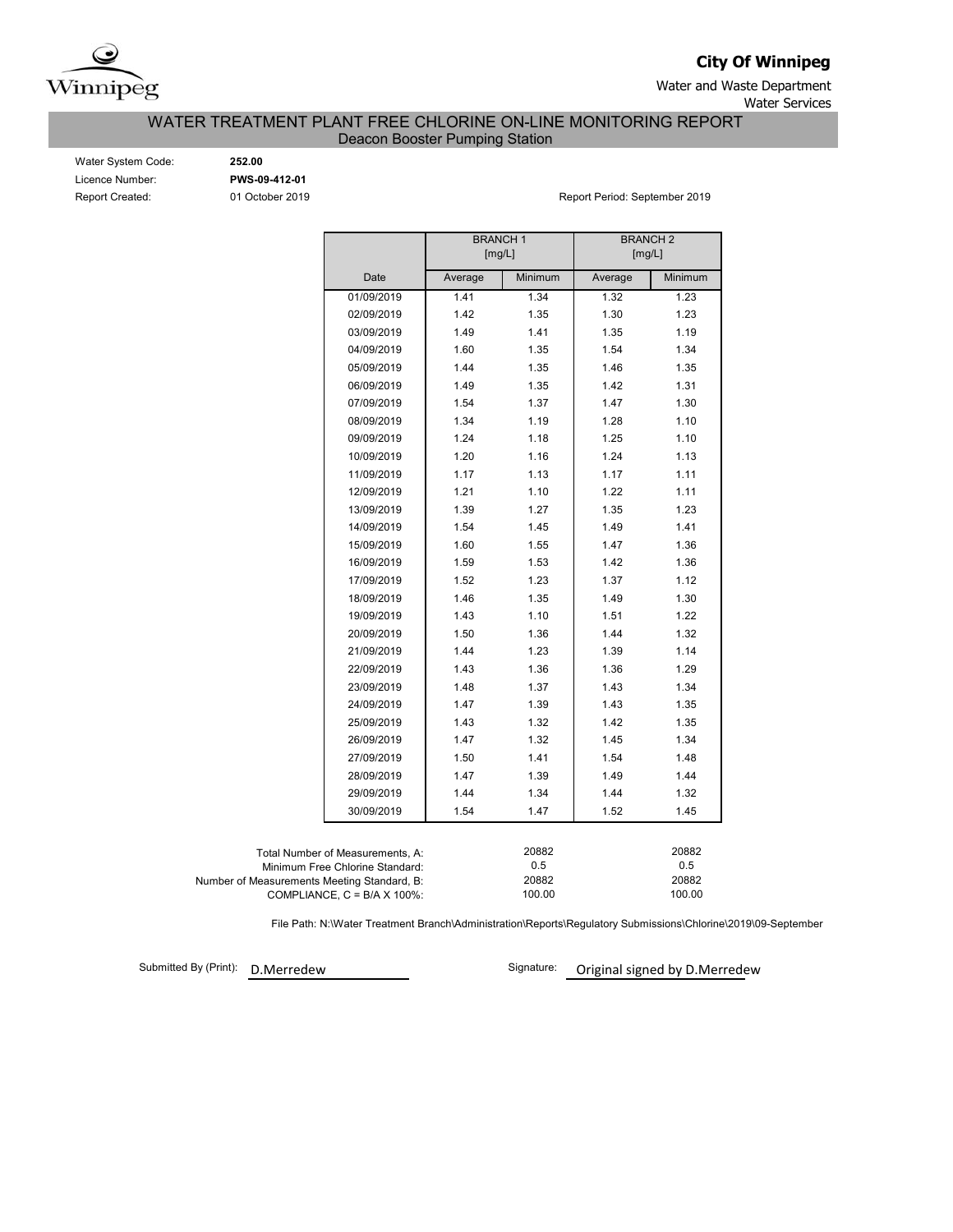| <b>CITY OF WINNIPEG</b><br>WATER AND WASTE DEPARTMENT<br>$\rightarrow$ Winnipeg<br>ENVIRONMENTAL STANDARDS DIVISION<br>WATER TREATMENT PLANT CHLORINE GRAB MONITORING REPORT |                                                                                           |                      |                                 |           |                      |                                 |  |  |  |  |  |  |  |
|------------------------------------------------------------------------------------------------------------------------------------------------------------------------------|-------------------------------------------------------------------------------------------|----------------------|---------------------------------|-----------|----------------------|---------------------------------|--|--|--|--|--|--|--|
|                                                                                                                                                                              |                                                                                           |                      |                                 |           |                      |                                 |  |  |  |  |  |  |  |
| Water System Code: 252.00                                                                                                                                                    | Deacon Booster Pumping Station Branch 1<br><b>Deacon Booster Pumping Station Branch 2</b> |                      |                                 |           |                      |                                 |  |  |  |  |  |  |  |
| <b>Licence No. PWS-09-412-01</b>                                                                                                                                             |                                                                                           |                      |                                 |           |                      |                                 |  |  |  |  |  |  |  |
| <b>Date</b>                                                                                                                                                                  |                                                                                           | Free Chlorine (mg/L) | <b>Total Chlorine</b><br>(mg/L) |           | Free Chlorine (mg/L) | <b>Total Chlorine</b><br>(mg/L) |  |  |  |  |  |  |  |
|                                                                                                                                                                              | Analyser                                                                                  | Grab                 | Grab                            | Analyser  | Grab                 | Grab                            |  |  |  |  |  |  |  |
| 01-Sep-2019                                                                                                                                                                  | <b>NA</b>                                                                                 | <b>NA</b>            | <b>NA</b>                       | <b>NA</b> | <b>NA</b>            | <b>NA</b>                       |  |  |  |  |  |  |  |
| 02-Sep-2019                                                                                                                                                                  | <b>NA</b>                                                                                 | <b>NA</b>            | <b>NA</b>                       | <b>NA</b> | <b>NA</b>            | <b>NA</b>                       |  |  |  |  |  |  |  |
| 03-Sep-2019                                                                                                                                                                  | 1.50                                                                                      | 1.39                 | 1.57                            | 1.29      | 1.42                 | 1.51                            |  |  |  |  |  |  |  |
| 04-Sep-2019                                                                                                                                                                  | 1.59                                                                                      | 1.47                 | 1.63                            | 1.46      | 1.46                 | 1.60                            |  |  |  |  |  |  |  |
| 05-Sep-2019                                                                                                                                                                  | 1.46                                                                                      | 1.47                 | 1.64                            | 1.48      | 1.49                 | 1.65                            |  |  |  |  |  |  |  |
| 06-Sep-2019                                                                                                                                                                  | 1.43                                                                                      | 1.48                 | 1.61                            | 1.41      | 1.45                 | 1.62                            |  |  |  |  |  |  |  |
| 07-Sep-2019                                                                                                                                                                  | <b>NA</b>                                                                                 | <b>NA</b>            | <b>NA</b>                       | <b>NA</b> | <b>NA</b>            | <b>NA</b>                       |  |  |  |  |  |  |  |
| 08-Sep-2019                                                                                                                                                                  | <b>NA</b>                                                                                 | <b>NA</b>            | <b>NA</b>                       | <b>NA</b> | <b>NA</b>            | <b>NA</b>                       |  |  |  |  |  |  |  |
| 09-Sep-2019                                                                                                                                                                  | 1.30                                                                                      | 1.31                 | 1.49                            | 1.20      | 1.26                 | 1.41                            |  |  |  |  |  |  |  |
| 10-Sep-2019                                                                                                                                                                  | 1.17                                                                                      | 1.25                 | 1.41                            | 1.26      | 1.18                 | 1.36                            |  |  |  |  |  |  |  |
| 11-Sep-2019                                                                                                                                                                  | 1.18                                                                                      | 1.21                 | 1.39                            | 1.19      | 1.19                 | 1.33                            |  |  |  |  |  |  |  |
| 12-Sep-2019                                                                                                                                                                  | 1.14                                                                                      | 1.21                 | 1.38                            | 1.15      | 1.15                 | 1.34                            |  |  |  |  |  |  |  |
| 13-Sep-2019                                                                                                                                                                  | 1.34                                                                                      | 1.45                 | 1.53                            | 1.30      | 1.35                 | 1.49                            |  |  |  |  |  |  |  |
| 14-Sep-2019                                                                                                                                                                  | <b>NA</b>                                                                                 | <b>NA</b>            | <b>NA</b>                       | <b>NA</b> | <b>NA</b>            | <b>NA</b>                       |  |  |  |  |  |  |  |
| 15-Sep-2019                                                                                                                                                                  | <b>NA</b>                                                                                 | <b>NA</b>            | <b>NA</b>                       | <b>NA</b> | <b>NA</b>            | <b>NA</b>                       |  |  |  |  |  |  |  |
| 16-Sep-2019                                                                                                                                                                  | 1.56                                                                                      | 1.56                 | 1.78                            | 1.41      | 1.44                 | 1.60                            |  |  |  |  |  |  |  |
| 17-Sep-2019                                                                                                                                                                  | 1.68                                                                                      | 1.58                 | 1.81                            | 1.47      | 1.47                 | 1.59                            |  |  |  |  |  |  |  |
| 18-Sep-2019                                                                                                                                                                  | 1.53                                                                                      | 1.45                 | 1.61                            | 1.49      | 1.50                 | 1.66                            |  |  |  |  |  |  |  |
| 19-Sep-2019                                                                                                                                                                  | 1.51                                                                                      | 1.59                 | 1.79                            | 1.58      | 1.57                 | 1.73                            |  |  |  |  |  |  |  |
| 20-Sep-2019                                                                                                                                                                  | 1.51                                                                                      | 1.46                 | 1.62                            | 1.44      | 1.46                 | 1.66                            |  |  |  |  |  |  |  |
| 21-Sep-2019                                                                                                                                                                  | <b>NA</b>                                                                                 | <b>NA</b>            | <b>NA</b>                       | <b>NA</b> | <b>NA</b>            | <b>NA</b>                       |  |  |  |  |  |  |  |
| 22-Sep-2019                                                                                                                                                                  | NA                                                                                        | NA                   | NA                              | <b>NA</b> | <b>NA</b>            | <b>NA</b>                       |  |  |  |  |  |  |  |
| 23-Sep-2019                                                                                                                                                                  | 1.49                                                                                      | 1.49                 | 1.62                            | 1.48      | 1.40                 | 1.53                            |  |  |  |  |  |  |  |
| 24-Sep-2019                                                                                                                                                                  | 1.47                                                                                      | 1.49                 | 1.70                            | 1.41      | 1.45                 | 1.62                            |  |  |  |  |  |  |  |
| 25-Sep-2019                                                                                                                                                                  | 1.44                                                                                      | 1.49                 | 1.66                            | 1.38      | 1.48                 | 1.61                            |  |  |  |  |  |  |  |
| 26-Sep-2019                                                                                                                                                                  | 1.49                                                                                      | 1.50                 | 1.65                            | 1.41      | 1.48                 | 1.58                            |  |  |  |  |  |  |  |
| 27-Sep-2019                                                                                                                                                                  | 1.51                                                                                      | 1.53                 | 1.71                            | 1.58      | 1.50                 | 1.72                            |  |  |  |  |  |  |  |
| 28-Sep-2019                                                                                                                                                                  | <b>NA</b>                                                                                 | <b>NA</b>            | NA                              | <b>NA</b> | <b>NA</b>            | <b>NA</b>                       |  |  |  |  |  |  |  |
| 29-Sep-2019                                                                                                                                                                  | <b>NA</b>                                                                                 | <b>NA</b>            | <b>NA</b>                       | <b>NA</b> | <b>NA</b>            | <b>NA</b>                       |  |  |  |  |  |  |  |
| 30-Sep-2019                                                                                                                                                                  | 1.55                                                                                      | 1.45                 | 1.63                            | 1.49      | 1.55                 | 1.68                            |  |  |  |  |  |  |  |
| Total number of measurements taken, A:                                                                                                                                       |                                                                                           | 20                   |                                 |           | 20                   |                                 |  |  |  |  |  |  |  |
| Chlorine Standard for Monitoring Location (mg/L):                                                                                                                            |                                                                                           | 0.50                 |                                 |           | 0.50                 |                                 |  |  |  |  |  |  |  |
| Number of measurements meeting standard, B:                                                                                                                                  |                                                                                           | 20                   |                                 |           | 20                   |                                 |  |  |  |  |  |  |  |
| Compliance with Chlorine Standard, C= B/A X 100%:                                                                                                                            |                                                                                           | 100%                 |                                 |           | 100%                 |                                 |  |  |  |  |  |  |  |

NS: No Sample NA: Not Analyzed OL: Off-Line

 $Comments:$ 

| N. Crawford |
|-------------|
|             |
|             |
|             |

N:\Compliance Reporting\Submittal Letters\WTP Chlorine Data

Date Authorized: 7-Oct-19